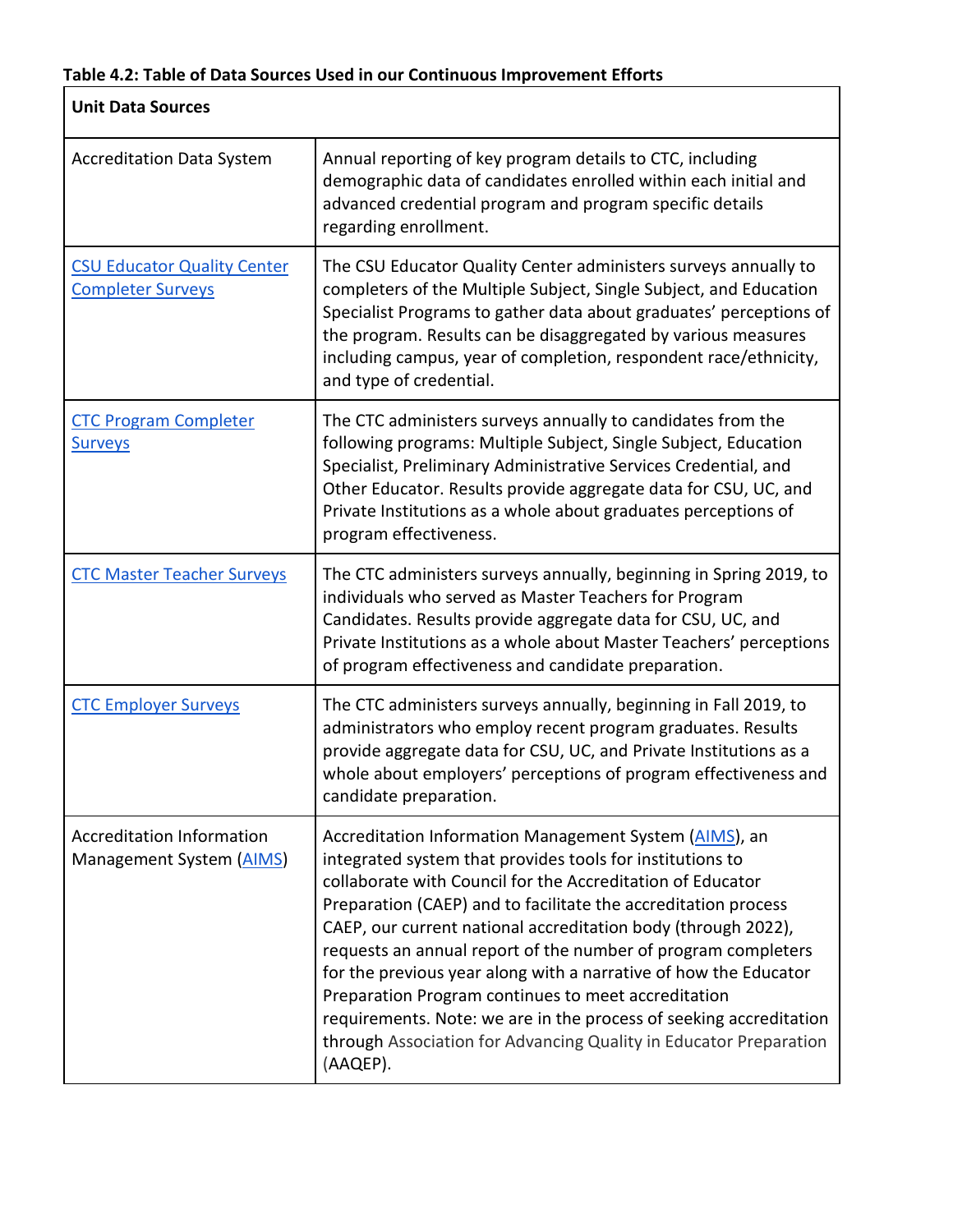| Title II                                          | CTC annual reporting. Data provided include:<br>demographics of initial credential completers and those<br>currently enrolled;<br>past, current, and future goals regarding special education,<br>$\bullet$<br>science, math, and English learners.<br>admission requirements and School attributes of technology<br>$\bullet$<br>use and teacher training.                                                                                                                                                                                                      |
|---------------------------------------------------|------------------------------------------------------------------------------------------------------------------------------------------------------------------------------------------------------------------------------------------------------------------------------------------------------------------------------------------------------------------------------------------------------------------------------------------------------------------------------------------------------------------------------------------------------------------|
| <b>Student Outcomes Assessment</b><br>Plan (SOAP) | Each program and department at the university develops a<br>Student Outcomes Assessment Plan, a 5-year plan to assess<br>program effectiveness related to outcomes, and an annual<br>report/analysis of collected data related to the SOAPs. These are<br>examined at the department, school, and university levels.                                                                                                                                                                                                                                             |
| <b>Tableau Visualizations</b>                     | Our Office of Institutional Effectiveness generates data<br>visualizations that focus on student demographics, student DFW<br>rates in courses, graduation/completion rates, and other<br>information about student success.                                                                                                                                                                                                                                                                                                                                     |
| <b>Course/Instructor Evaluations</b>              | The Fresno State Student Rating of Instruction (FSSRI) system<br>allows instructors to choose from a bank of questions and is an<br>opt-out system, meaning that there is a default evaluation<br>distributed to students unless an instructor opts for a different set<br>of questions or to opt out altogether. Campus leaders with<br>expertise in assessment have tested the reliability and validity of<br>each item. Results of these evaluations are placed in faculty<br>personnel files and are part of our university-wide personnel<br>review system. |
| <b>Peer Observations</b>                          | Faculty at Fresno State are required to be observed by peers on a<br>regular basis, as per our academic policy manual (APM 322).<br>Observations should address course design and delivery. These<br>observations may be narrative or they may use an adaptation of a<br>form developed by the Academic Senate. Observations are<br>considered as part of the personnel review process. Kremen has<br>also developed its own form used for peer observations.                                                                                                    |
| PeopleSoft                                        | Our Information Technology colleagues built a system within<br>PeopleSoft that allows us to pull data into reports that shape our<br>understanding of admissions, student demographics, course<br>grades, and other pertinent items related to our enrolled<br>students.                                                                                                                                                                                                                                                                                         |
| TK20 (Fresno State)                               | We use TK20 to collect a variety of data from preliminary<br>credential candidates, including clinical practice hours, coaching<br>observations, FAST scores, interim and final evaluations, lesson<br>plans, class profile, self evaluation, and disposition survey.                                                                                                                                                                                                                                                                                            |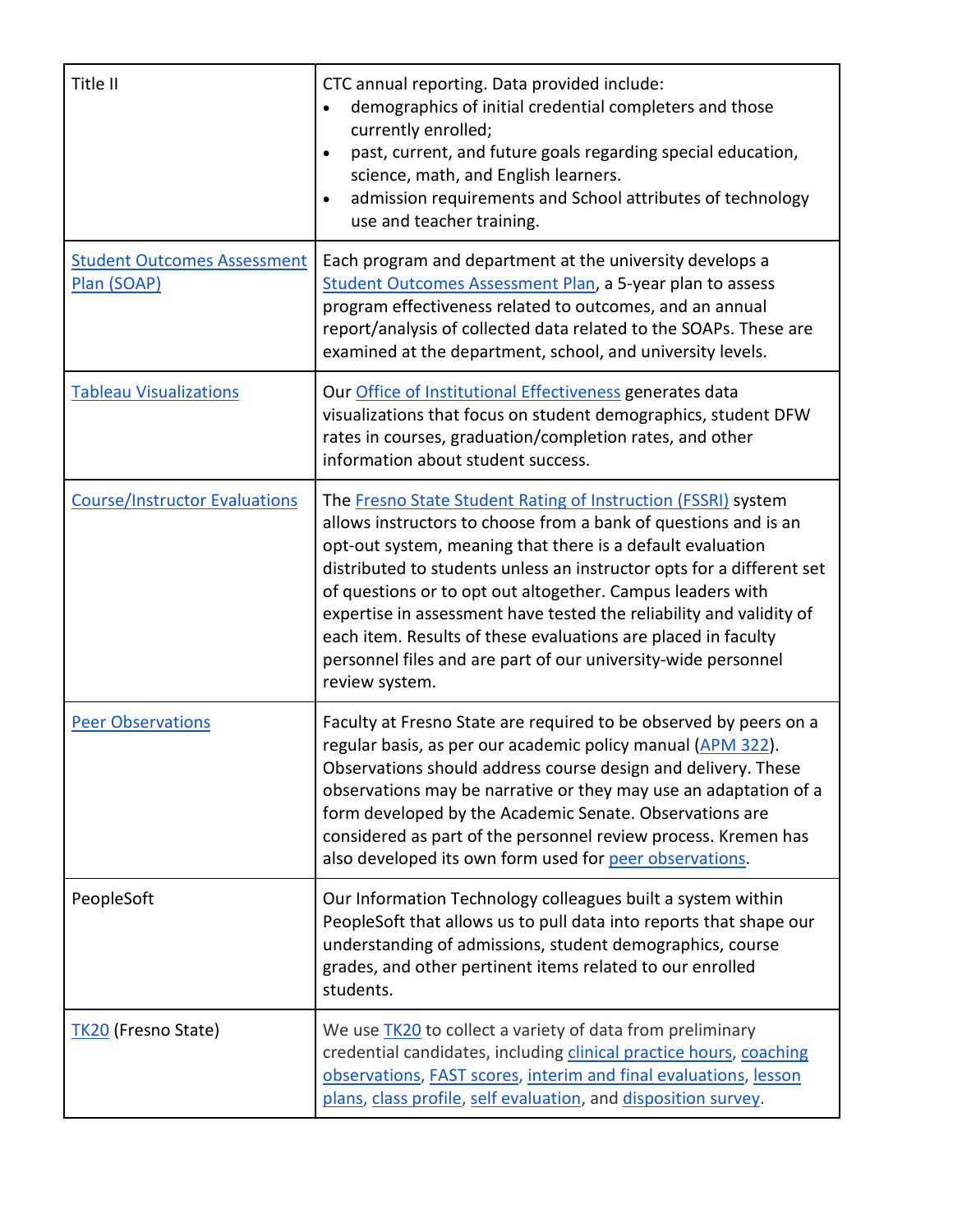| <b>Teacher Candidate</b><br>Commitment                                               | Prior to beginning the program, Preliminary Credential Candidates<br>submit a signed 9-item Teacher Candidate Commitment Form,<br>which is aligned with the dispositions articulated within the CSTPs.                                                                                                                                                                                                                                                                                                                                               |
|--------------------------------------------------------------------------------------|------------------------------------------------------------------------------------------------------------------------------------------------------------------------------------------------------------------------------------------------------------------------------------------------------------------------------------------------------------------------------------------------------------------------------------------------------------------------------------------------------------------------------------------------------|
| FAST II (Fresno Assessment of<br><b>Student Teachers) Results</b>                    | Although most of the California State University campuses use the<br>CalTPA (administered by Pearson) to assess student teacher's<br>proficiency in California's Teacher Performance Expectations<br>(TPEs), Fresno State developed its own in-house system, FAST II,<br>which is now in its second iteration. Fresno State is the only<br>campus within California to use this two-part system:<br><b>Site Visitation Project</b><br><b>Teaching Sample Project</b><br>We collect, report, and analyze the data associated with this<br>assessment. |
| <b>Individual Development Plans</b><br>(IDPs)                                        | Our Credential Analyst keeps the Individual Development Plans<br>(IDPs) on file (in addition to each coach giving a copy to individual<br>candidates). Coaches identify areas for growth which helps us<br>reflect on how we can build teacher candidate knowledge in<br>specific areas.                                                                                                                                                                                                                                                             |
| <b>Graduate Writing</b><br><b>Requirement Results</b><br>(Advanced Credentials only) | As graduate students, candidates in the Advanced Credential<br>Programs are required to complete Fresno State's Graduate Level<br>Writing Requirement. We track the number and percent of<br>students who pass annually by program, noting major problem<br>areas. Programs then use the information to inform future<br>instruction.                                                                                                                                                                                                                |
| <b>Individual Credential Program Data Sources</b>                                    |                                                                                                                                                                                                                                                                                                                                                                                                                                                                                                                                                      |
| <b>Coach Observation Feedback</b><br>Rubrics                                         | Although at present we use an observation form for Multiple<br>Subject, Single Subject, Education Specialist, and Bilingual<br>Authorization programs available in TK20, we are transitioning to<br>the <b>TNTP</b> Core as adapted by Chico State to reflect the California<br>TPEs. This rubric will allow us to collect data across our basic<br>credential programs in key areas: culture of learning, essential<br>content, academic ownership, and demonstration of learning.                                                                  |
| <b>Advanced Credentials: Field</b><br><b>Placement Evaluations</b>                   | Each Advanced Credential Program uses a Field Placement<br>Evaluation tool that is aligned with its specific program foci. In this<br>way, the tool allows the program to collect data specific to the<br>program goals, data the programs then use to engage in<br>continuous improvement.                                                                                                                                                                                                                                                          |
| <b>Bilingual Authorization</b><br>Program                                            | Local language assessments in Spanish and Hmong are being<br>created in Spring 2021 for administration in Fall 2021 and<br>recommended to all candidates to assist in the proper course                                                                                                                                                                                                                                                                                                                                                              |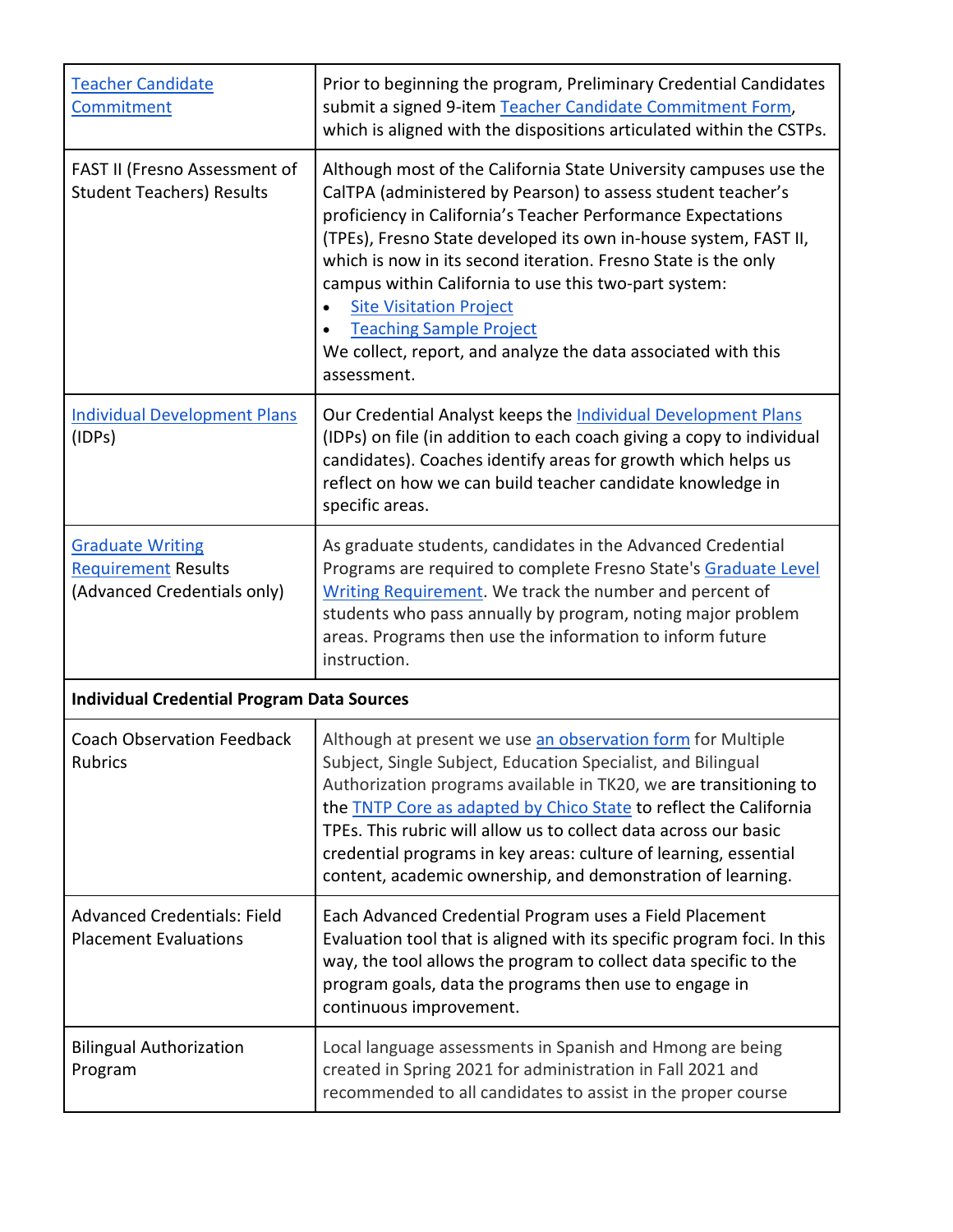|                                                               | placement. For example, based on Candidate Exit Survey<br>assessment results, it may be recommended that students take a<br>preliminary language course prior to taking the advanced BAP<br>courses.<br>A District Partner Survey is being developed in Spring 2021, this<br>survey will collect the following data: how many Fresno State BAP<br>graduates are employed, how many bilingual/dual immersion<br>schools and classrooms they have, how many languages are<br>taught, and anticipated growing need of teachers. |
|---------------------------------------------------------------|------------------------------------------------------------------------------------------------------------------------------------------------------------------------------------------------------------------------------------------------------------------------------------------------------------------------------------------------------------------------------------------------------------------------------------------------------------------------------------------------------------------------------|
| Deaf and Hard of Hearing<br><b>Education Specialist</b>       | <b>Program SOAP</b><br>Fieldwork Evaluation Rubric: The Master Teacher or<br>University Supervisor uses a rubric which assesses<br>candidates in four areas:<br>Engaging and supporting all students in learning<br>Creating and maintaining an effective environment for<br>students<br>Understanding and organizing subject matter for student<br>learning<br>Planning instruction and designing learning experiences<br>for all students                                                                                  |
| <b>Education Administration</b><br><b>Services Credential</b> | <b>Program SOAP</b><br>$\bullet$<br>Candidate performance on CalAPA (California Administrator<br>Performance Assessment): Aligned with the California<br>Administrator Performance Expectations, the CalAPA<br>includes three specific assessment cycles:<br>• Leadership Cycle 1: Analyzing Data to Inform School<br>Improvement and Promote Equity<br>Leadership Cycle 2: Facilitating Communities of Practice<br>Leadership Cycle 3: Supporting Teacher Growth<br><b>Survey of District Partners</b>                      |
| Early Childhood Education<br><b>Specialist Credential</b>     | <b>Program SOAP</b><br>$\bullet$<br><b>Fieldwork Portfolio Instructions and Rubric</b>                                                                                                                                                                                                                                                                                                                                                                                                                                       |
| <b>Education Specialist</b>                                   | In Fall 2020, the Education Specialist Program faculty developed<br>a needs-assessment survey with items based on the Education<br>Specialist Program Standards. The survey was distributed to<br>both current students and recent alumni to inform program<br>improvement.                                                                                                                                                                                                                                                  |
| Reading/Literacy Leadership<br><b>Specialist Credential</b>   | <b>Program SOAP</b><br>Candidate Exit Survey (Sample Data Summary):                                                                                                                                                                                                                                                                                                                                                                                                                                                          |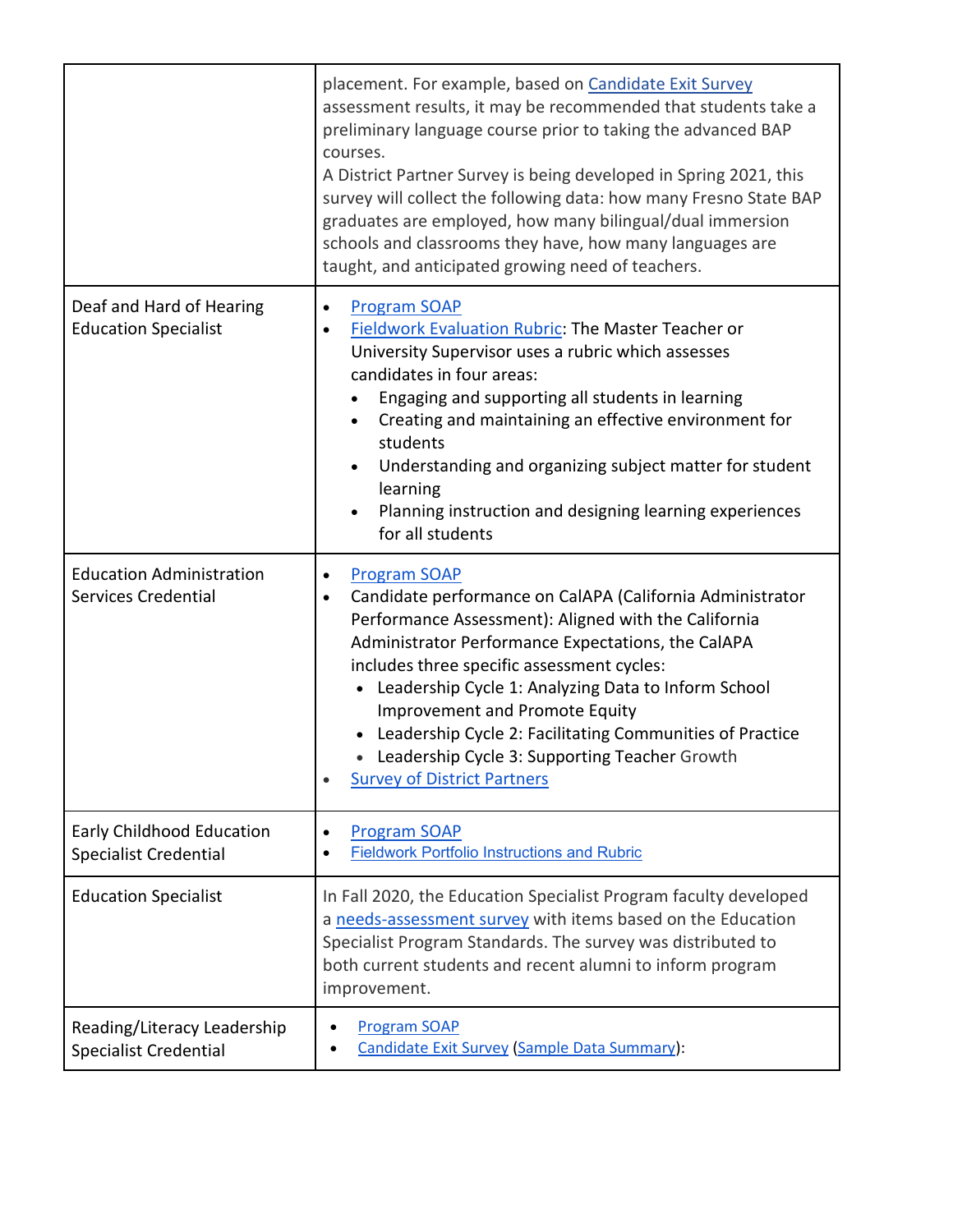|                                                                           | Program completers rank how prepared they are in various<br>types of literacy instructional approaches, assessments, and<br>site literacy needs.                                                                                                                                                                                                                                                                                                                                                                                                                                                                                                                                   |
|---------------------------------------------------------------------------|------------------------------------------------------------------------------------------------------------------------------------------------------------------------------------------------------------------------------------------------------------------------------------------------------------------------------------------------------------------------------------------------------------------------------------------------------------------------------------------------------------------------------------------------------------------------------------------------------------------------------------------------------------------------------------|
| <b>School Counseling Credential</b>                                       | <b>Program SOAP</b><br>$\bullet$<br><b>Field Placement Assessment: The On-Site Supervisor</b><br>$\bullet$<br>completes an evaluation form which gives an overall<br>assessment and also rates the student's performance in 15<br>areas using a four point scale.<br>PPS: School Counseling Alumni Survey: When students<br>$\bullet$<br>graduate from the program they are asked to voluntarily<br>complete the alumni survey                                                                                                                                                                                                                                                     |
| <b>School Nurse Services</b>                                              | <b>Program SOAP</b><br><b>Pre- and Post-Knowledge Based Questionnaire (Candidates)</b><br>rating themselves in 26 areas and setting goals for the<br>practicum experience<br><b>Preceptor Evaluation of Student Performance</b><br>$\bullet$<br><b>District School Nurse Supervisor Survey of Program</b><br><b>Effectiveness</b>                                                                                                                                                                                                                                                                                                                                                  |
| School Psychologist Credential                                            | <b>Program SOAP</b><br>$\bullet$<br>Field Evaluations of practicum and internship field experiences by<br>$\bullet$<br>field supervisors<br>PRAXIS: Data are collected each year on PRAXIS scores for the<br>National Certification in School Psychology exam                                                                                                                                                                                                                                                                                                                                                                                                                      |
| <b>School Social Work and Child</b><br>Welfare & Attendance<br>Credential | <b>Program SOAP</b><br>$\bullet$<br><b>Social Work Education PPS Credential Candidate Dispositions</b><br>$\bullet$<br><b>Evaluation: Completed every semester by Field Instructor in</b><br>consultation with the Social Work candidate; focuses on 7 different<br>areas of preparation.<br>Social Work Education Evaluation of Student Performance: Includes<br>information about the number of hours completed in<br>developmental, diversity, and area of specialization settings in<br>addition to evaluating candidates in the following areas:<br>Professional development; Professional values and identity; Multi<br>systems practice; Evaluation of social work practice |
| Speech/Language Pathology<br>Credential                                   | <b>Program SOAP</b><br><b>Graduate Exit Survey</b><br>Speech Pathology Performance Evaluation: Using CALIPSO, the<br>$\bullet$<br>supervisor fills out this evaluation which includes demographic<br>information students in the clinical setting. It also breaks down the<br>candidates skills in several areas in terms of speech sound<br>production, fluency, voice, language, hearing, swallowing,<br>cognition, social aspects, and AAC.                                                                                                                                                                                                                                     |